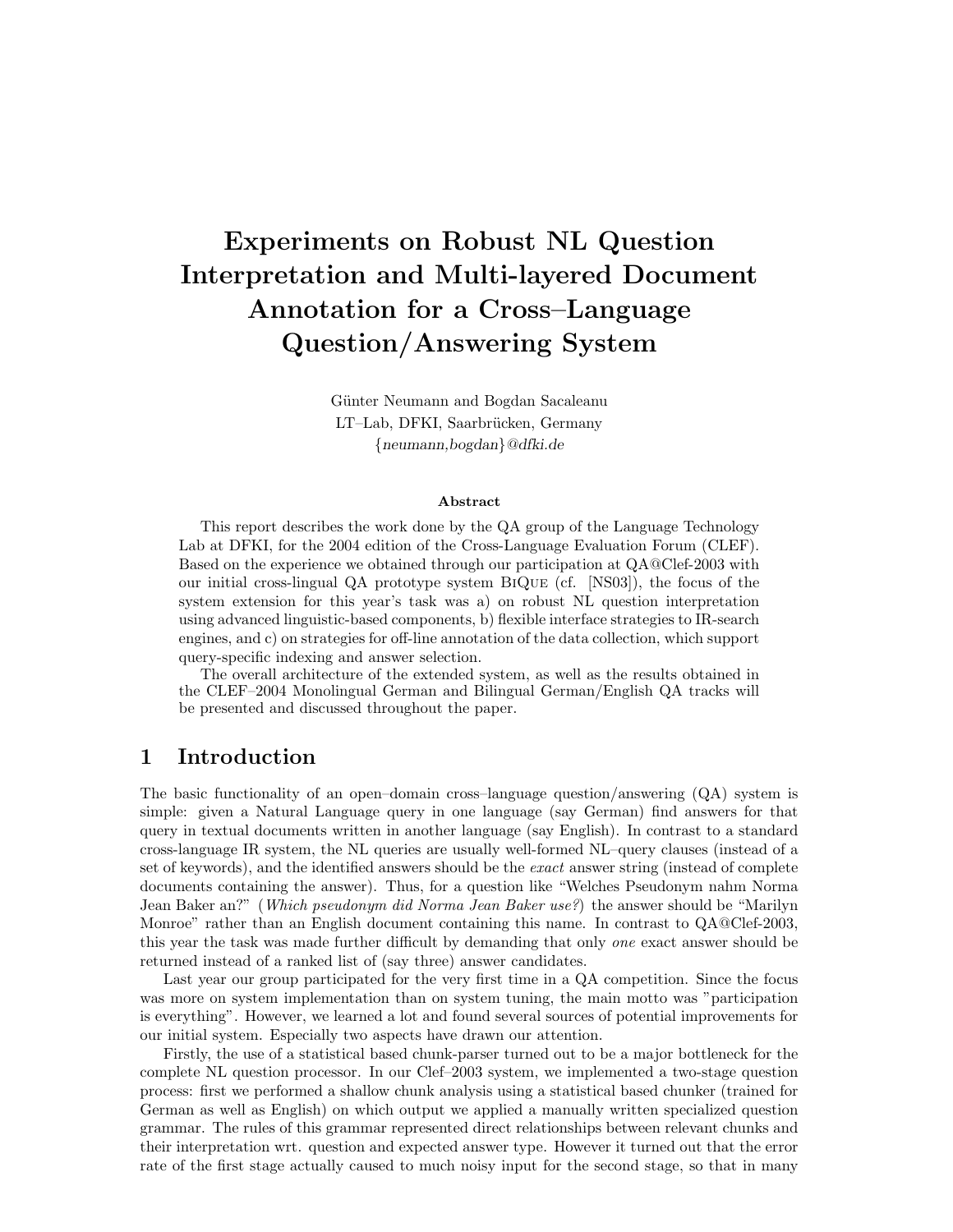cases we were not able to determine the expected answer type correctly. This was further effected by the very low coverage of the manually specified question grammars, so that the whole question processor actually performed quite poor. However, it is known that a high number of errors in question answering can be attributed to errors in question analysis (cf. [MPHS02]). Furthermore, since the Clef-2004 QA task required that only one exact answer should be returned, we were convinced that it would be at least a good strategy to prefer a more deeper linguistic–based question analysis strategy.

Secondly, in the Clef-2003 system we applied a very simple strategy for determining relevant paragraphs which are then used as starting points for determining possible answer candidates, simply by directly using the SGML paragraph tags from the original corpus. Furthermore, the IR-query language of the MG system actually turned out to be too inflexible so that we could not take advantage of a preprocessing of the corpus wrt. different dimensions. Hence, we could only perform a very basic word/stem–level oriented paragraph indexing.

Based on these experiments, we decided to extent the Clef–2003 system to the following directions:

- development of a robust NL question interpretation using sophisticated deeper linguisticbased strategies,
- development of flexible "programmable" interface strategies to IR-search engines, and
- development of strategies for off-line annotation of the data collection, which support queryspecific indexing and answer selection.

We now start with an overview of the whole Clef–2004 system, and highlight some technical aspects. Finally, we present and discuss the results we have obtained for the task.

## 2 System overview

Figure 1 displays the architecture of our Clef–2004 QA–system. Basically, the same system is used for the monolingual as well as the bilingual QA task with only very few additional task–specific parameterizations. The core architecture consists of five major components:

- 1. the linguistic core engine
- 2. the multi-dimensional index of the answer source corpus
- 3. the robust NL query processor
- 4. the information search component
- 5. the answer processor

The linguistic core engine consists of two major sub-components: a) LingPipe, which performs NE and sentence boundary recognition, as well as NE co-reference resolution, and b) a sentencebased syntax parser. This parser is currently only used for German NL question and document analysis.

For each corpus of the individual task (German and English), a multi-dimensional index structure is computed off–line. This is done by first preprocessing the whole corpus with the LingPipe component of the linguistic core engine, which basically adds named entities, sentence boundary, NE–co-references and abbreviations to each document in form of XML–tags. For each specific dimension a separate index structure is computed which can be accessed via the IR server (we are using the Jakarta Lucene full–text search engine, see also sec.  $4.1$ ).<sup>1</sup>

The major control flow for both QA tasks can now briefly be described as follows:

<sup>1</sup>cf. http://jakarta.apache.org/lucene/docs/index.html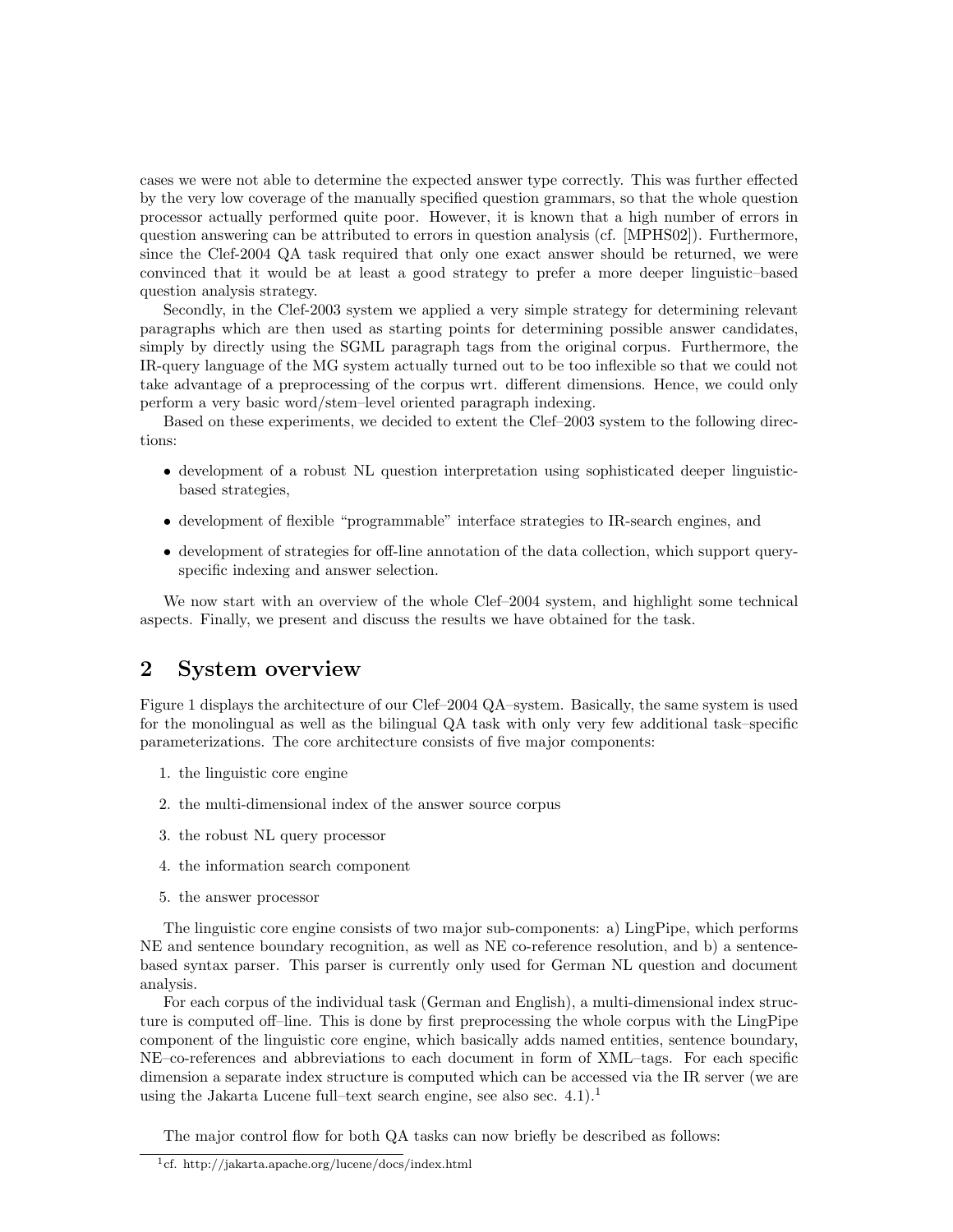

Figure 1: The architecture of DFKI's Clef–2004 QA-system.

Robust NL Question Analysis The main purpose of the NL question analysis in the context of a QA-system is to determine the expected answer type, the set of relevant keywords, and the set of recognized NE–instances in order to guide information search and answer processing. Consider, for example, the NL–query result presented in figure 4, where the value of tag A-TYPE represents the expected answer type, s-CTR's value represents the answer control strategy, and the value of scope represents additional constraints for the search space (for more details, see sec. 4.2).

NL Question Refinement Refinement of the result of the NL–query covers the translation of the NL–query and its expansion. The cross-language aspect of the system has been approached by using machine translation engines for query translation (along the line of the approach described in  $[NS03]$ . We have selected a number of 8 translation services (7 online  $+1$  offline) in order to account for a better lexical coverage for the translated queries. The results of translation have been linguistically processed, annotated with named entities and merged into a translation object consisting of named entity instances and keywords (open class words which were not parts of named entities). The question analysis has yielded a similar structure for the original question plus additional information about expected answer type and scope. By using a dictionary-based alignment technique this additional information has been transferred to the translation object. The same happened with the named entities of types PERSON, DATE (year instances) and NUMBER, which should remain unchanged through translation. As for the remaining types of named entities (LOCATION, ORGANIZATION and DATE without year instances), which might have different lexical representations in source and target language, the following heuristic applied: if the original string and its translation were different (e.g., "Europäische Gemeinschaft" vs. "European Union") they were regarded as unreliable, added as keywords and discarded from named entities. The distinction made between named entities and keywords along the question analysis process will be used later on in constructing the IR-query and defining search strategies.

In contrast to our previous system, we wanted to implement and test question expansion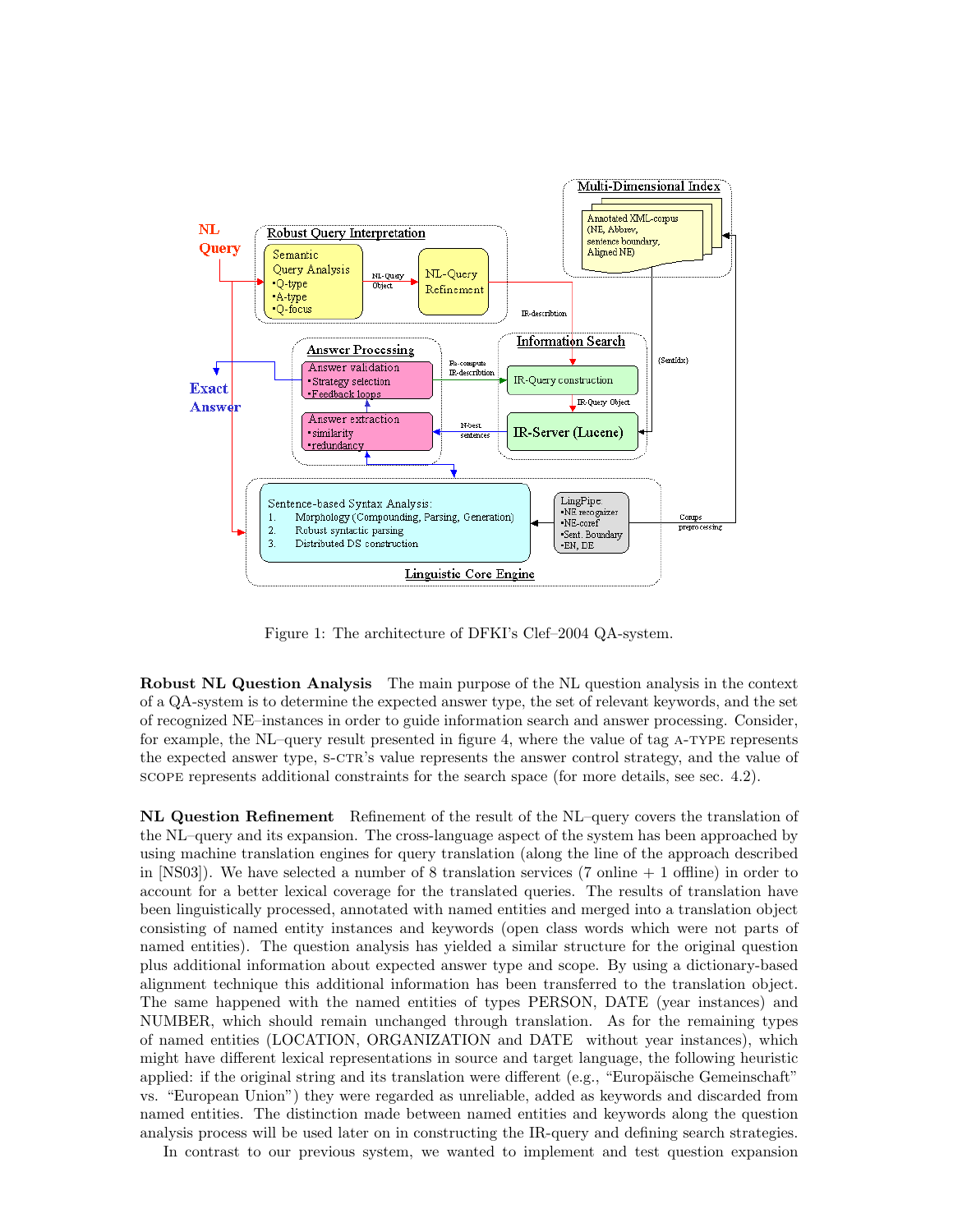

Figure 2: The architecture of the query analysis component.

methods based on natural language generation (NLG), instead of using WordNet (in a latter system, we will combine these methods, of course). The main reason for doing this, is the fact, that the NL–query analysis actually normalizes all words to their corresponding lemmas. On the other side, the morphological component of our German parsing system SMES (cf. section 3.2) is reversible, i.e., can also be used for the generation of word forms. Of course, one could directly use the word forms of the input query (accessible via indices).<sup>2</sup> However, generating all plausible word forms directly from the input query actually would perform a controlled morpho-syntactic query expansion. Thus, in the case of the monolingual German task, for all relevant lemmas of the NL–query analysis (these are basically belonging to the open-class words), we generate all word forms which are *consistent* with the feature description of the syntax analysis of the parsing result. In other words, this means that the parsing output directly controls the generation input. For example for the lemma geben (to give) we are generating the word forms gaben, gab, gegeben, gibt. 3

Information Search In order to perform the information search, the (possibly refined) NL– query has to be mapped to a concrete IR-query. Most today's information search engines come with expressible IR-query interfaces, which support a flexible user-driven filtering of the index space. In order to take advantage of this rich parameterization and to support the use of multiple IR-engines in the future, we actually perform the mapping from a NL-query to a IR-query in two steps (cf. also figure 3):

1. construction of a IR-query schema

<sup>2</sup>We have to submit word forms instead of lemmas to Lucene, because it applies its own stemmer on each IR–query term.

<sup>&</sup>lt;sup>3</sup>Note that our method also allows to specify additional constraints for the generation process, e.g., that only word forms of a certain tempus should (not) be generated. In this way, a more sensitive morpho-syntactic-based control of query expansion is possible.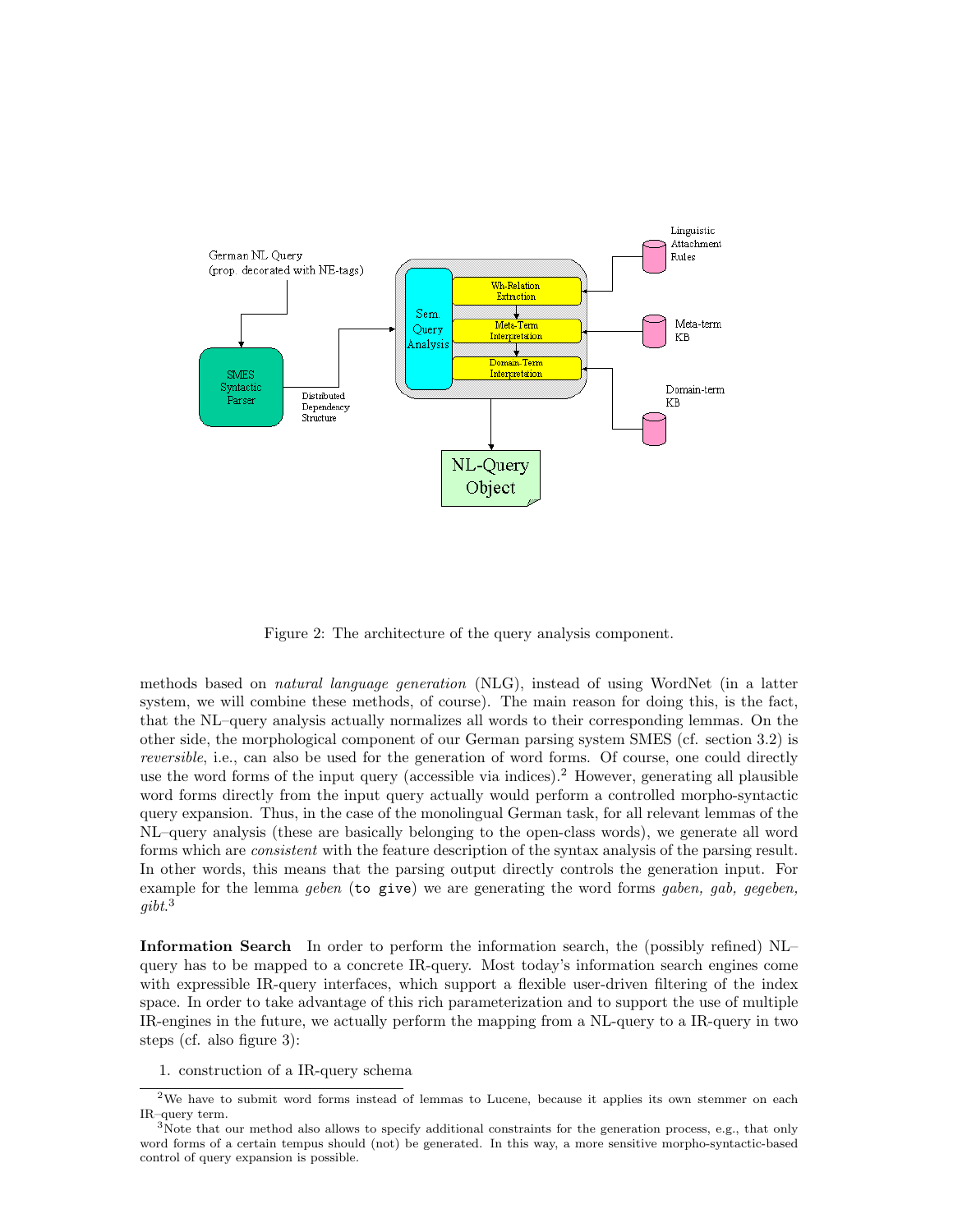

Figure 3: Example of query refinement and IR-Query construction.

#### 2. construction of a IR-query

An IR-query schema is actually an under-specified representation of an IR-query. It is constructed directly from the NL–query result. Although it contains all relevant information from the NL–query, this information is under-specified, because it still lacks the use of IR-specific syntax (e.g., the '+'–prefix for necessary terms) and a specification of logical connectives. The main task of the IR–query construction component is to create a concrete IR–query from this schematic description, which directly can be feed into a IR–engine (in our current QA system, we are using the Jakarta Lucene full text engine. However, it would also be possible to create, say a Google-specific expression from it using a different script). Which mapping to perform is expressed in form of search strategies which are activated on basis of concrete values of the question tags of NL–query. Furthermore, based on input from the answer validation component (through feedback loops), the component might use different sorts of logical connectives resulting in different IR–queries, e.g., in figure 3 two alternatives are displayed: a strict IR–query (using only logical AND), and a relaxed IR–query (using only OR).

Performing the IR–query construction process in the way just described allows us to selectively make use of different indexing structures.

**Answer Processing** The result of the information search is a set of N indexes (currently  $N=10$ ), where each index is a pointer to a single sentence of an annotated document. Each sentence is tagged with all NE–instances recognized by LingPipe during the document preprocessing phase. Note that, because we do indexing on a sentence level (and not on a paragraph level as done in our Clef-2003 system), we actually can take advantage of cross–document sentence–level redundancies.

Next, all NE–instances which are type compatible with the expected answer type of the question are selected as possible answer candidate. All identified exact answer candidates are stored in a global list together with its frequency counts (determined on basis of the selected N–sentences). During that step a similarity function is applied on the NE–instances in order to identify variants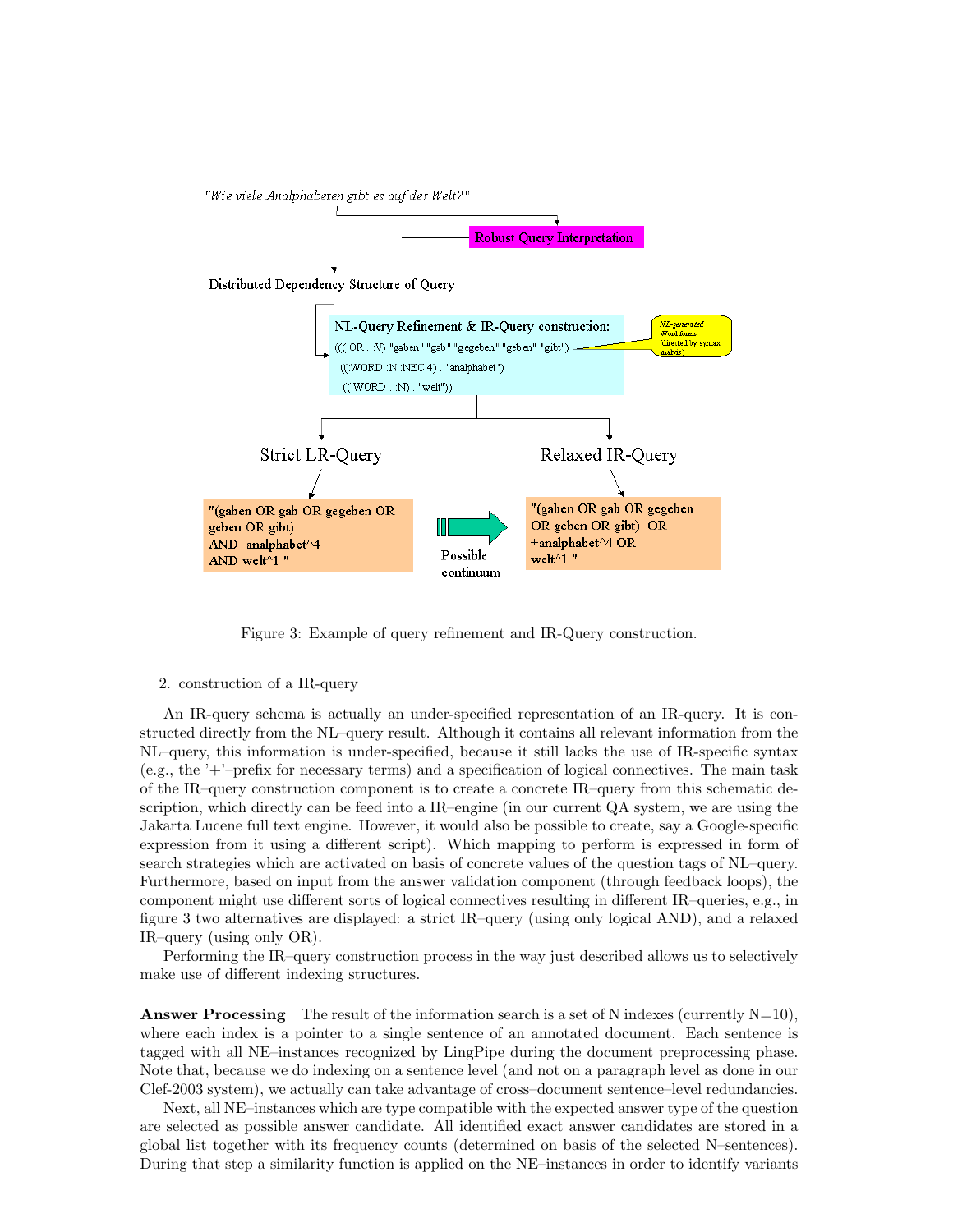of the same name. Note that this means that the quality of the answer extraction step currently depends directly on the quality of the used NE–recognition system.

By default, we do the information search with a strict IE–query. If in this case, no sentence can be retrieved or no answer can be extracted, we perform a new information search using a relaxed IR–query and re-call the answer processing component.

### 3 Linguistic Core Engine

Our linguistic core engines consists of two major components which we describe briefly in the next two subsections.

### 3.1 LingPipe

LingPipe, which is a software package from Alias–i, consists of several language processing modules: a statistical named entity recognizer, a heuristic sentence splitter, and a heuristic within-document co-reference resolution system.<sup>4</sup>

LingPipe comes with a English language model. The types of NE covered by LingPipe are locations, persons and organizations. We have retrained LingPipe, both for English and German, so as to cover two more named entities types: DATE and NUMBER (just for German available) and extended the co-reference resolution algorithm to count for German pronouns as well. A large Gazetteer of named entity instances has been used for both languages and for English a PERSON Gazetteer with gender attributes has been integrated for a better co-reference resolution.

#### 3.2 SMES

SMES is a robust wide-coverage unification-based system for the parsing of German texts (cf. [NBB<sup>+</sup>97, NP02]).<sup>5</sup> It produces a partial analysis of natural language texts by combining shallow processing techniques (i.e., finite state regular expression recognizers) with generic linguistic resources (e.g., subcategorisation, morphology, online compound analysis). In contrast to the common approach of deep grammatical processing, where the goal is to find all possible readings of a syntactic expression, we provide a complete but underspecified representation, by only computing a general coarse-grained syntactic structure which can be thought of as domain independent. This rough syntactic analysis can be then made more precise by taking into account domain-specific knowledge. Our parser recognizes basic syntactic units and grammatical relations (e.g., subject/object) robustly by using relatively underspecified feature structures, by postponing attachment decisions and by introducing a small number of heuristics.

Originally, SMES was developed as an Information Extraction core system, however we now have SMES extended substantially for its use as a core-engine in textual question answering systems. Major extensions of SMES concern the development of the robust interpretation of NL questions (see sec. 4) and the development of a distributed representation for the dependency structures, which we will describe now in more detail.

Distributed representation In the original SMES system, the analysis of a sentence is represented in form of a possibly recursive dependency tree where each node and edge is decorated with rich feature information. During the development of our Clef–2004 system it turned out that the nested parse trees (which can be very huge for very long sentences) are unsuited as a generic interface, because they do not support a flexible and efficient access to relevant linguistic information. Furthermore, a nested representation cannot easily be enriched with additional linguistic structure, e.g., additional grammatical functions or deeper attachment, scopus etc. The same is true for a selective, local integration of domain–specific information (e.g., to perform a

<sup>4</sup>LingPipe is available at http://www.alias-i.com/lingpipe/

<sup>5</sup>SMES is available at http://www.dfki.de/˜neumann/pd-smes/pd-smes.html. SMES has been used in a number of third–party projects, and has extensively been evaluated.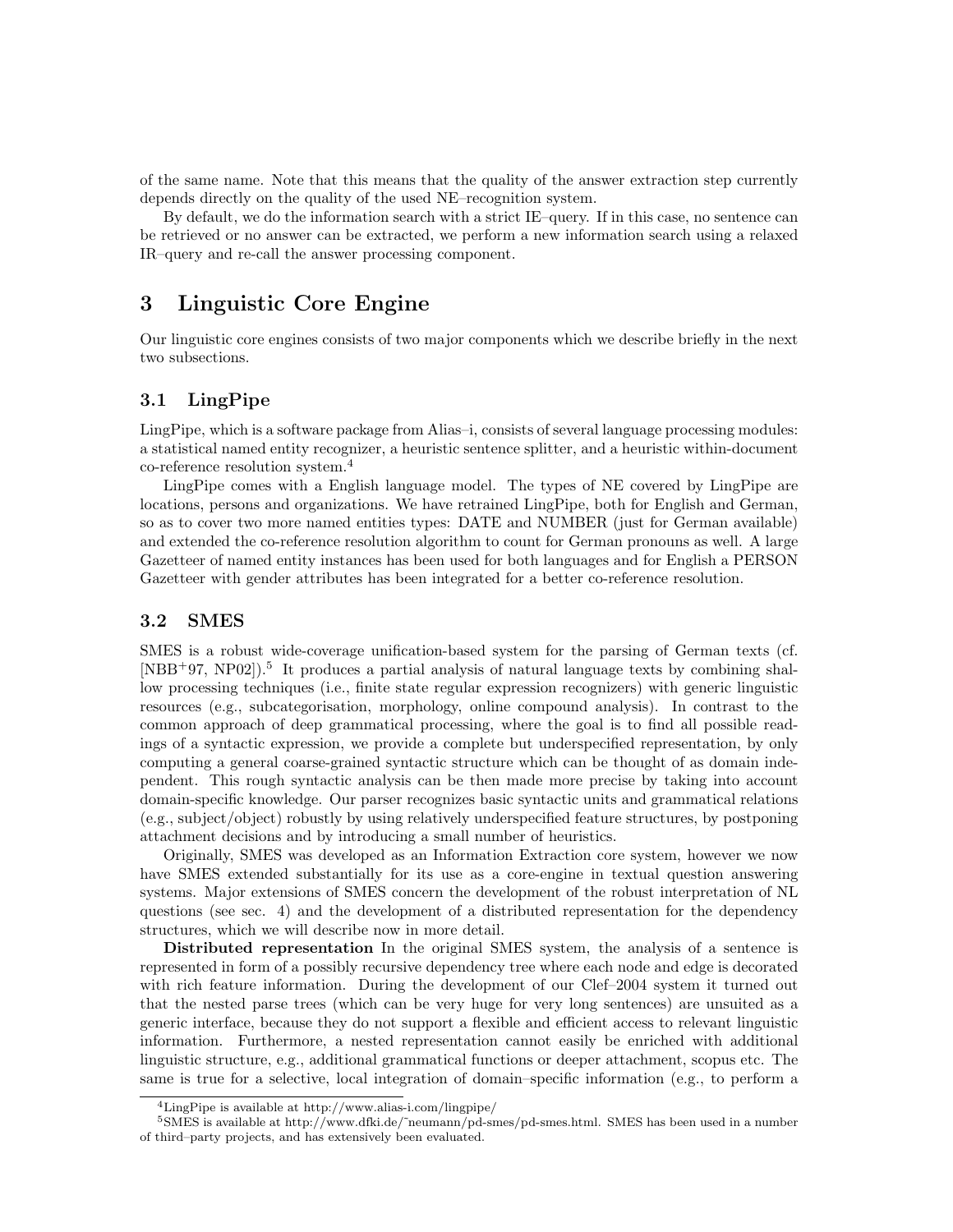sort of concept–spotting on basis of domain-independent syntactic normalization of relevant text fragments).

For that reason, we re–represent dependency trees in form of a distributed representation, adapting the approach of [Mil00]. A distributed representation provides the robustness of a bag–of–object approach with the ability to use higher level relational information where this can provide a more accurate analysis. Thus distributed representations are more flexible wrt. the integration of shallow and deep linguistic analysis, and the integrating domain knowledge. In our distributed representation, we explicitly separate the representation of linguistic entities like words/chunks/named entities (the "bag-of-objects" or *BaseObjects*) from their structural relationship like head/modifier/topology/grammatical functions (the "bag–of–links" or LinkObjects). Both layers are connected through indices which allow a simple bidirectional traversal between the different object types. Linguistic and application specific extension can then be described as operations (typing, re-organization of attachment) applied on LinkObjects. Actually, this is how the strategies of the semantic NL–query interpretation are implemented for determining the expected answer type and question scope (cf. sec. 4.2). It is also basis for the specification of a flexible similarity function applied on two distributed dependency trees.

### 4 Some more details

#### 4.1 Multi-layered Document Annotation

The current annotation analysis performed on the document collection consisted in sentence boundary identification, named entities annotation and co-reference resolution of named entities and personal pronouns. A heuristic syntax–based algorithm for identifying abbreviations and their possible extensions was run over the collection as well, resulting in an annotation similar to that of named entities.

Throughout the document processing part of the system we have insisted on a systematic analysis of named entities and a reduction of the amount of information necessary to answer a question. Based on experiments and results with the question set of the previous competition, we have confined the information amount to sentence level and added named entity and abbreviation types, along words, as basic units of information in the indexing process. By doing this, we could query the IR component not only by keywords extracted from the questions, but also by NE types corresponding to their expected answer types. An example would make this clear: for the question Where did John Lennon die? beside creating an IR-query containing the keywords: {+"John Lennon'',  $\dagger$  +die}, we could supply also the expected answer type LOCATION querying an additional field neTypes: {+text:''John Lennon'', +text:die +neTypes:LOCATION}. This will not only narrow the amount of data being analyzed for answer extraction, but will also guarantee existence of an answer candidate.

### 4.2 Robust NL question analysis

In context of a QA system or information search in general, we interpret the result of a NL question analysis as declarative description of search strategy and control information. Consider, for example, the NL question result presented in figure 3, where the value of tag A-TYPE represents the expected answer type, s-CTR the answer control strategy, and SCOPE additional constraints for the search space. Parts of the information can already be determined on simple local lexicosyntactic criteria (e.g., for the Wh-phrase *where* we known that the expected answer type is location), however in most cases we have to consider larger syntactic units in combination with information extracted from external knowledge sources. For example for a definition question like What is  $DFKI/a$  battery?, we have to combine syntactic and type information from the verb and the relevant NP (e.g., consider definite/indefinite NPs together with certain auxiliary verb forms) in order to distinguish it from a description question like What is the name of the German Chancellor?.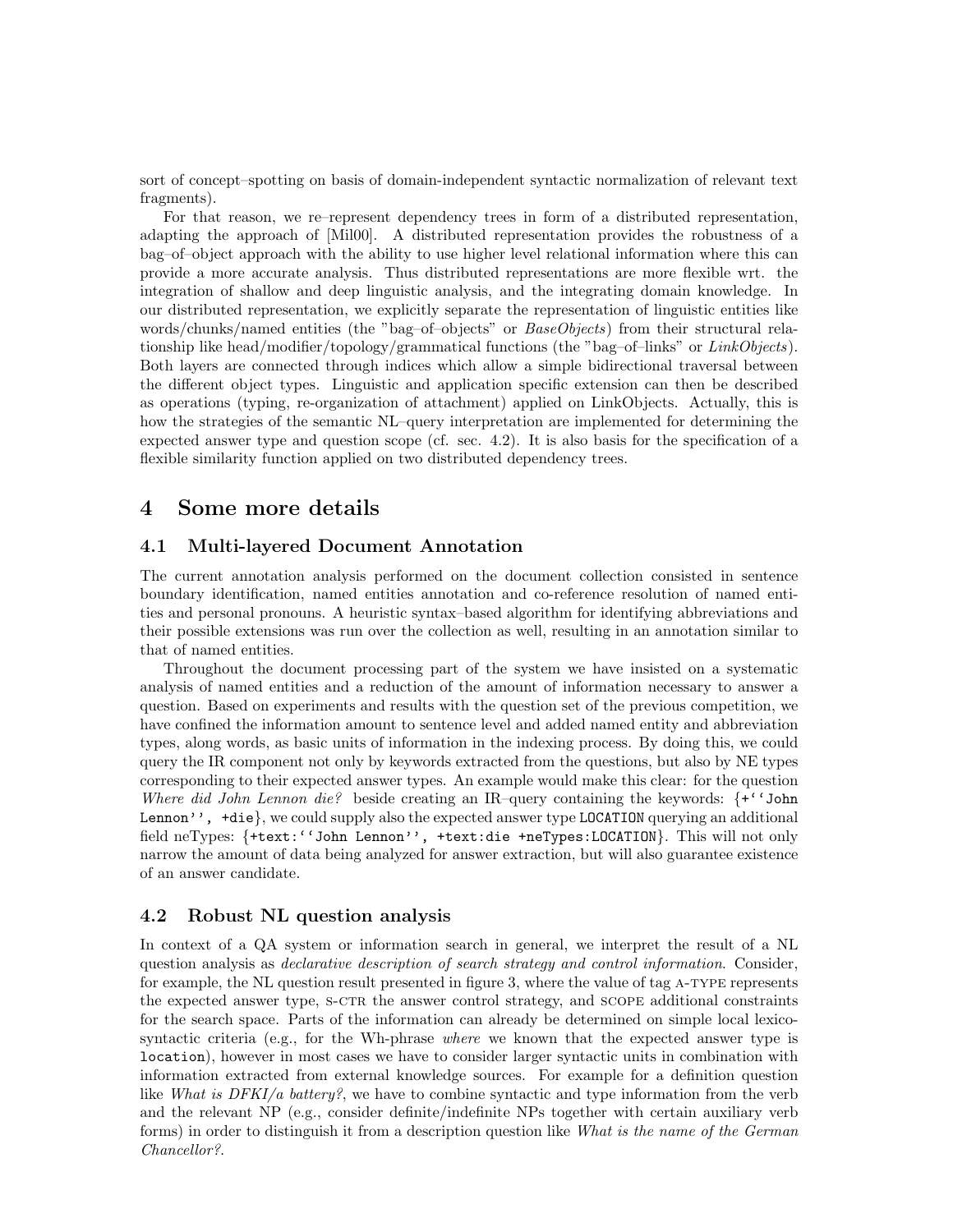```
<IOOBJ msg='quest' s-ctr='C-DESCRIPTION' q-weight='1.0'>
<A-TYPE>NUMBER</A-TYPE>
<SCOPE>analphabet</SCOPE>
<BRELS>
 <BREL rel='GOV' level='0'>
  <ARG1 pos='V'>geb</ARG1>
  <ARG2 pos='N'>analphabet</ARG2>
 </BREL>
 <BREL rel='GOV' level='0'>
  <ARG1 pos='V'>geb</ARG1>
  <ARG2 pos='N'>es</ARG2>
 </BREL>
 <BREL rel='GOV' level='0'>
  <ARG1 pos='V'>geb</ARG1>
  <ARG2 pos='P'>auf</ARG2>
 </BREL>
 <BREL rel='GOV' level='1'>
  <ARG1 pos='P'>auf</ARG1>
  <ARG2 pos='N'>welt</ARG2>
 </BREL>
 <BREL rel='GOV' level='0'>
  <ARG1 pos='N'>analphabet</ARG1>
  <ARG2 pos='WP'>wieviel</ARG2>
 </BREL>
</BRELS>
<PRELS>
 <PREL rel='GOV' level='1'>
  <ARG1 pos='N'>welt</ARG1>
  <ARG2 pos='QUANT'>d-det</ARG2>
 </PREL>
</PRELS>
<KWS>
 <KW type='UNIQUE'>
  <TK pos='V'>geb</TK>
 \langle/KW\rangle<KW type='UNIQUE'>
  <TK pos='N'>analphabet</TK>
 \langle/KW\rangle<KW type='UNIQUE'>
  <TK pos='N'>welt</TK>
 </KW></KWS>
<NEL/><NETS/>
</IOOBJ>
```
Figure 4: The result of the robust NL question interpretation for the example Wie viele Analphabeten gibt es auf der Welt? (How many illiterates are there on the world?)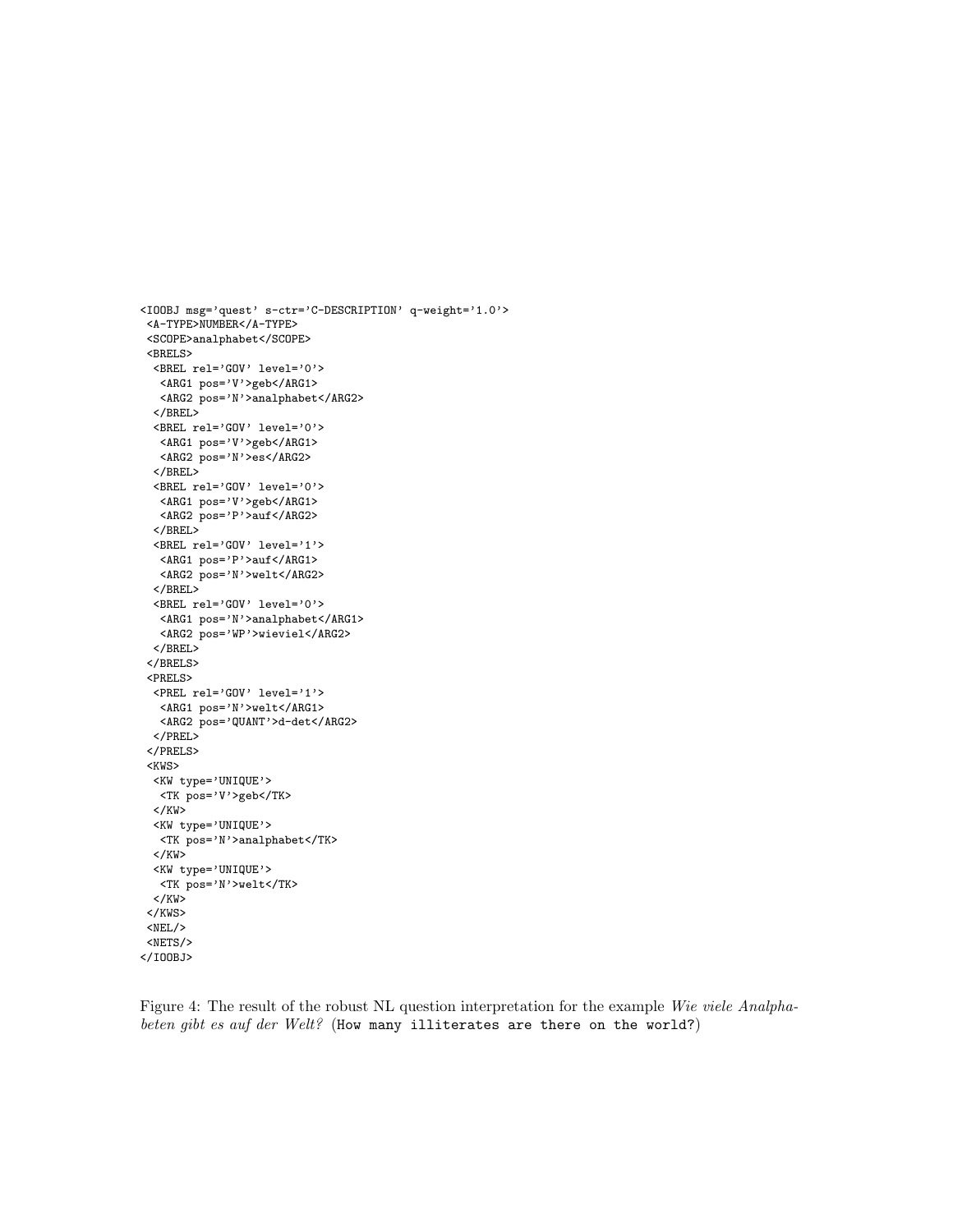In our system, we are doing this by following a two-step parsing schema, where in a first step a full syntactic analysis is performed (cf. sec. 3.2), and in a second step a question–specific semantic analysis. During the second step, the values for the question tags a-type, scope and s-CTR are determined on basis of syntactic constraints applied on relevant NP and VP phrases, and by taking into account information from two small knowledge bases, see also figure 2. They basically perform a mapping from linguistic entities to values of the questions tags, e.g., trigger phrases like *name of, type of, abbreviation of* or lexical elements to expected answer types, like town, person, president. Note that in case of the German language, we perform a sort of fuzzy match to the knowledge bases taking into account on–line compound analysis and string–similarity tests. For example, assuming the lexical mapping  $Stadt\rightleftharpoons LOGTION$  for the lexeme town, then automatically we will also map the nominal compounds  $Hauptstadt$  (capital),  $Großstadt$  (large city) to the A-TYPE *LOCATION*.

### 5 Results and Discussion

We have submitted two runs. One for the monolingual German task, and one for the bilingual German/English task. The results are as follows:

| Track   | $\#\text{Answ}$ | $\#\mathrm{T}$ | $\#F$ | $\#\text{Inexact}$ | $#$ Unsup. | Acc<br>Overall. | Fact.<br>Acc. | Def.<br>Acc. | NIL<br>prec. |
|---------|-----------------|----------------|-------|--------------------|------------|-----------------|---------------|--------------|--------------|
| $DE-DE$ | 197             | $_{50}$        | 143   |                    |            | 25.3%           | 28.25%        |              | $13.6\%$     |
| $DE-EN$ | 200             | 47             | 151   |                    |            | 23.5%           | 23.8%         | 20%          | 10.79%       |

Compared to our results obtained at QA@Clef2003 this is a good improvement because the tasks were more difficult and because we could use nearly the same system for both, the bilingual track as well as the monolingual track. We will now discuss the results for the two individual tasks, comparing them where possible.

In both cases, we only considered answers which directly where recognized as NE instances, i.e., for all questions which would refer to more general noun phrases or to NE types and instances LingPipe did not recognize, we did not identify any answer candidates. Note that although in both tasks we were able to properly analyze all definition questions as such, in our current system we only determine possible answer candidates for abbreviation based questions (by way: not such questions were found in the German test set, which explains, why we did not recognize any definition question). The fact, that we did not answer definition question (modulo abbreviation) correlates with our restrictions to only consider NE instances as answer candidates.

As previously mentioned, both the monolingual and bilingual task have shared the same QAframework, which was presented above. Nevertheless, there were task specific system configurations, resulting in different retrieval and answer extraction methods, which will shortly be mentioned in the following lines.

**Monolingual Task** For the German monolingual task we were able to have the system recognize named entity instances of type NUMBER, as result of training LingPipe on a German corpus with a larger coverage of named entity types than its English counterpart. Even though the indexing method was similar for both tasks, the monolingual task did not make any use of the named entity type field (neType) during information search.

**Bilingual Task** No questions with a *MEASURE* expected answer type were considered, because the bilingual settings were not able to identify named entity instances of type NUMBER. The system used a similarity function, which compared to the monolingual task, resembles a co–reference algorithm by identifying answers mentioning the same NE instance in the answer candidate set (e.g., "Bill Clinton" and "Clinton" will count as two references to the same person).